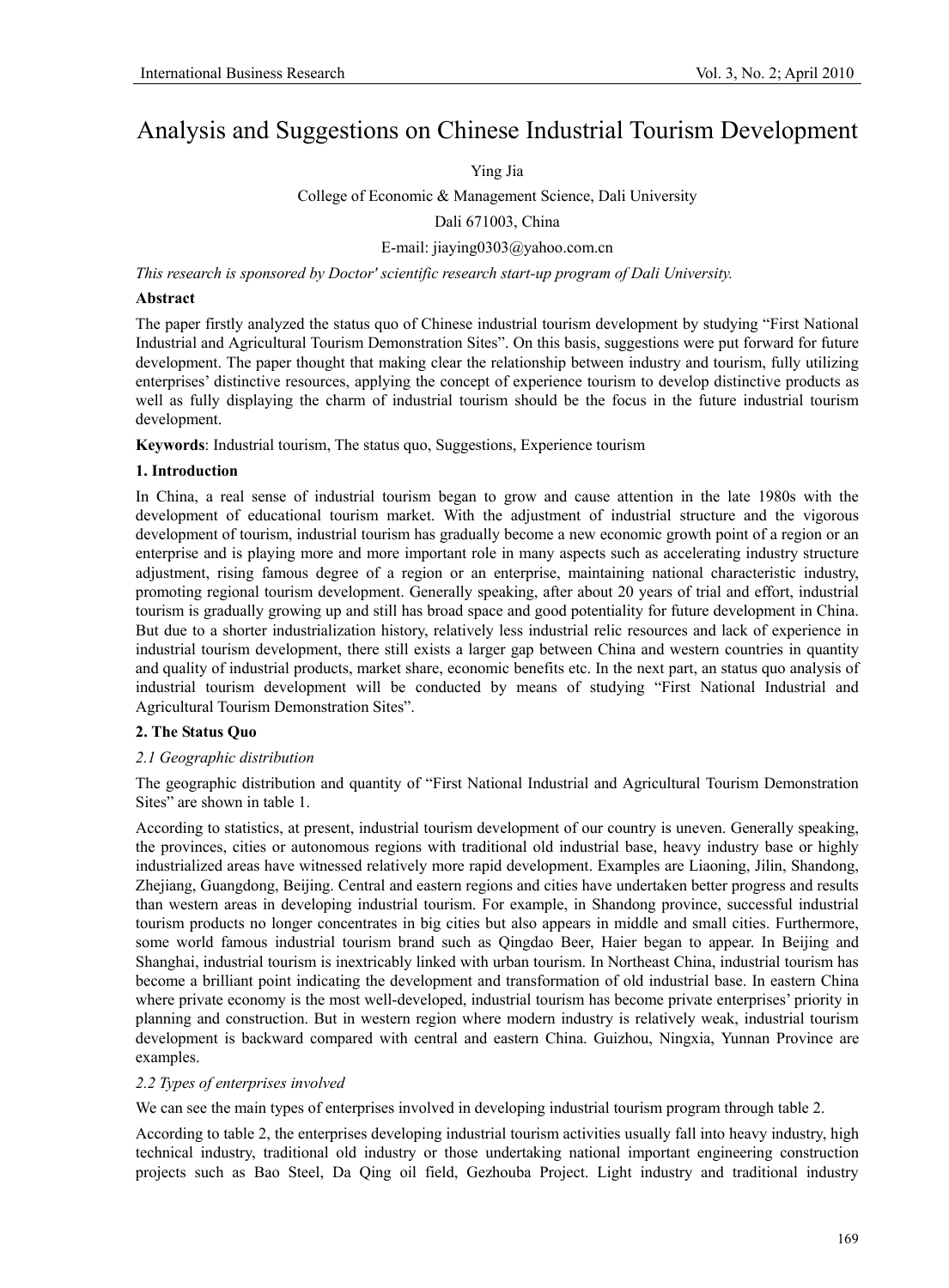enterprises which have closer relationship with people's daily life are weaker in developing industrial tourism projects. This reflects somewhat different ideas and concept between China and western countries in developing industrial tourism. In some western countries, industrial tourism is closely linked with protection and preservation of industrial relics, traditional industry as well as handicraft manufacturing industry. These enterprises make full use of their distinctive industrial resource to develop industrial tourism products and projects. Such kind of industrial tourism products and projects usually gains wide recognition and appreciation by tourists due to its unique cultural connotation, high degree of participation, and satisfying nostalgic need to a great extent. Chinese enterprises should absorb international advanced experience, manage to break down restrictions in thought, enlarge product variety and speed up industrial tourism development.

#### *2.3 Developing and marketing model*

From types of the industrial tourism products developed by the above mentioned 103 "First National Industrial and Agricultural Tourism Demonstration Sites", the developing model of products mainly falls into two kinds: single product (or special production process) developing model, and comprehensive scenic spot developing model. The former refers to the model based on a certain product or production technical process which is regarded as tourist attraction, example is a workshop belonged to brewing industry or a motorcycle assemble workshop. While the latter is such a developing model that regards the whole enterprise as a multifunction scenic area including six tourism elements. In early industrial tourism development, most enterprises adopted single product developing model. With continuous exploring and further development, more and more industrial enterprises gradually adopt comprehensive scenic spot developing model. Compared with comprehensive scenic spot developing model, single product developing model exists some problems such as sparsity of product, short stay, poor economic profits. Now, many enterprises still adopt single product (or production process) developing model supplemented by visiting factory areas and shopping, not really realizing multifunction of tourism.

#### *2.4 Quality of products and economic benefits*

Though more and more attention has been paid to industrial tourism, there still exist some misconceptions, as usually result in the separation of "industry"and "tourism" in actual product planning. Generally speaking, our total developing level is still low, "visiting"+"shopping" is the main developing model at present stage. In some planners' eyes, industrial tourism means advertising and promotion for the products of enterprises.

Developing industrial tourism needs the investment of human resources and capital. Nowadays, due to misconceptions and limitation of actual conditions, many industrial tourism projects are unattractive with incomplete tourist facilities and services and lack of tourists' participation. Visiting factories becomes the main activity for tourists while product promotion becomes main purpose for enterprises. For many enterprises, tourism income mostly depends on visiting tickets which is very low compared to profits from industry production. Social effect of industrial tourism can not be incarnated and tourists' satisfaction is lower.

## **3. Suggestions**

## *3.1 To make clear the relationship between industry and tourism, and give industrial tourism a correct positioning.*

Essentially, industrial tourism is the combination of industry and tourism. A clear recognition of the relationship between industry and tourism is the precondition for developing industrial tourism. Industry production is the basis for developing tourism activities, while promoting the development of industry production is of course one of the purpose of developing industrial tourism. In the process of developing industrial tourism, planners should take positive factors from both industry and tourism into consideration. Ideas and experience from industry production can be applied to industrial tourism development. With the development of modern industrial production, the quality and level of industrial tourism should be continuously raised. It should be emphasized that industrial tourism is not the substitute of industry production but an effective way to further promote industry production as well as create better conditions for the development of enterprises, local economy and society.

Industrial tourism is a market-oriented industry which can not go without correct market positioning. Industrial tourism should not be regarded as a simple combination of tourism and industry but a completely new industry. Since its inception, this new industry is closely related to tourists' needs. So, benefits from developing industrial tourism could only be gained by catering to tourists' needs. For enterprises, industrial production and industrial tourism should promote and support each other.

When planning production such as facilities and layout of factories, planers could take tourism functions into consideration in the mean time. That means the plan for developing industrial tourism should be taken into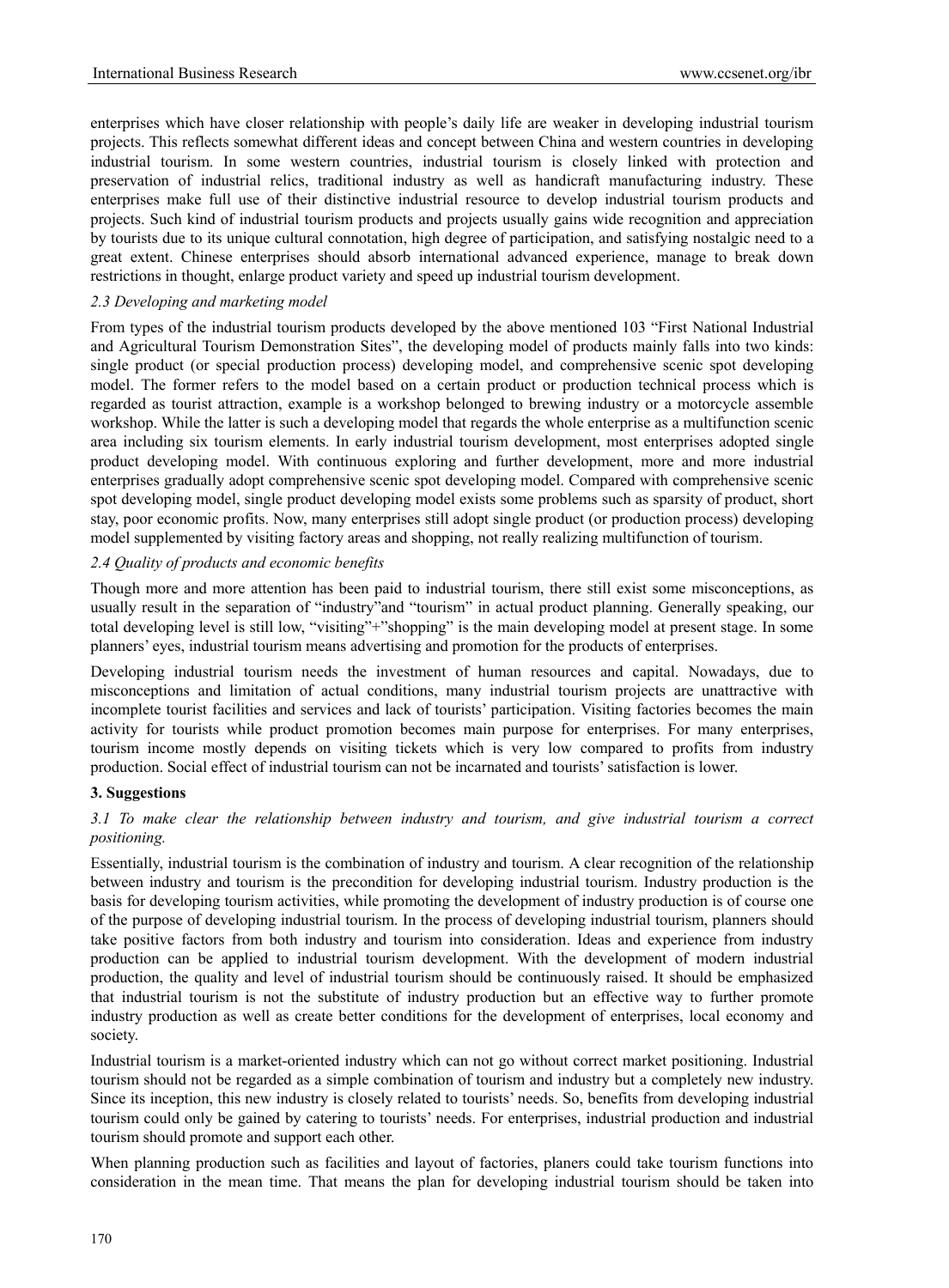strategic plan of enterprises. New technologies, distinctive features and advantages of industry production could be turned into new attracting points for tourists. On the other hand, negative effects from industrial tourism should be eliminated or minimized. Only by this way could quality and benefits from industrial tourism be enhanced.

## *3.2 To make full use of industrial resources to develop distinctive tourism product.*

Nowadays, some enterprises have not yet recognized and fully utilized their own resource advantages in developing tourism products. Apart from those large modern industrial enterprises, medium or small-sized enterprises could also develop special tourism products by fully digging and utilizing their own resources. China has long history as well as advanced civilization. National distinctive industries and traditional handicrafts have special meaning and value as medium in carrying Chinese culture. The distinctive resources of those enterprises can be fully used in developing industrial tourism products including distinctive tourism commodities and souvenirs. Tourism products based on such kind of resources are usually very attractive due to their regional characteristics and have potentials to become even world famous tourism products. Jingdezhen ceramics is one of such examples. As an up-rising manufacturing country, China has relatively fewer types of industrial heritage compared with western countries. But China has its own advantages. For example, modern industrial heritage as well as achievements of development of heavy industry in the period of early establishment of new China are special industrial tourism resources. Distinctive feature is the soul of a tourism product. Industrial tourism has its own characteristics and advantages in developing distinctive products.

For example, coal industry bases are not choices for natural tourism programs such as establishment of resorts and villas. While, coal production process or related production facilities may be best choice for industrial tourism resources. Slightly modified coal mine train and coal carvings may become attractive and welcome tourist products. But at present, due to the lack of recognition of advantages and characteristics of their own tourism resources as well as a lack of having a clear idea about market needs, many enterprises blindly imitate competitors' products. This inevitably results in homogeneity and low quality of products. Lack of recognition of resources advantages, considerable market plan as well as respective investment has become a bottleneck in industrial tourism development.

## *3.3 To introduce the concept of experience tourism to show the charm* of industrial tourism

# 3.3.1 To grasp the particularity of industrial tourism

Industrial tourism is a new form of tourism having its own characteristics. When developing tourism programs, planners should highlight the characteristics of industrial tourism to let tourists fully experience the charm of industrial tourism. In industrial tourism program, enterprise including its products or production process is tourism attraction which is different from traditional aesthetic objects. "Industry" usually looks strange and mysterious with more "hard" elements in general people's eyes. Therefore, more human elements should be added in industrial tourism products to enhance its affinity when planning tourism programs. Corporate culture is an important aspect to be displayed and stressed. "Soft" culture could make industrial products closer to general tourists and give products more connotation. Another prominent feature of industry tourism is its strong intellectual and educational nature. How to make industry tourism activities play more educational role and at the same time avoid boring sermon is an important topic. Methods such as on-the-site displaying, model displaying, dynamic experience could be applied in program design. Tsingtao Brewery Company has already made dynamic film to illustrate beer production process to enhance tourists' impression and experience. In Tsingtao Beer museum especially built for tourists, workshop outlay and arrangement completely reproduce original production history and is highly appreciated by tourists. Industrial tourism has an advantage of involvement which could be used in product design to motivate tourists' interest and participation, and furthermore to enhance tourists' satisfaction. When designing activities, more attention should be paid to avoid hidden dangers from activities. So, special charm of industrial tourism could be displayed only after the feature of industrial tourism was fully grasped.

## 3.3.2 To introducing the concept of experience tourism when designing programs

Some enterprises misunderstand industrial tourism as a means of sales and promotion due to its special role in increasing profits and enhancing popularity. Industrial tourism has somewhat become tourism of advertising. Visiting production process, hearing enterprise history, purchasing products has become main contents of industrial tourism and fixed developing pattern for some enterprises. This inevitably results in tourists' dissatisfaction and disappointment. It is difficult for planners to design attractive tourism products once tourists' needs are ignored. A benefit balance should be established between tourists and enterprise. One-sided pursuit of enterprise profits could only result in poor tourism revenue. In essence, tourism is experience. For tourists,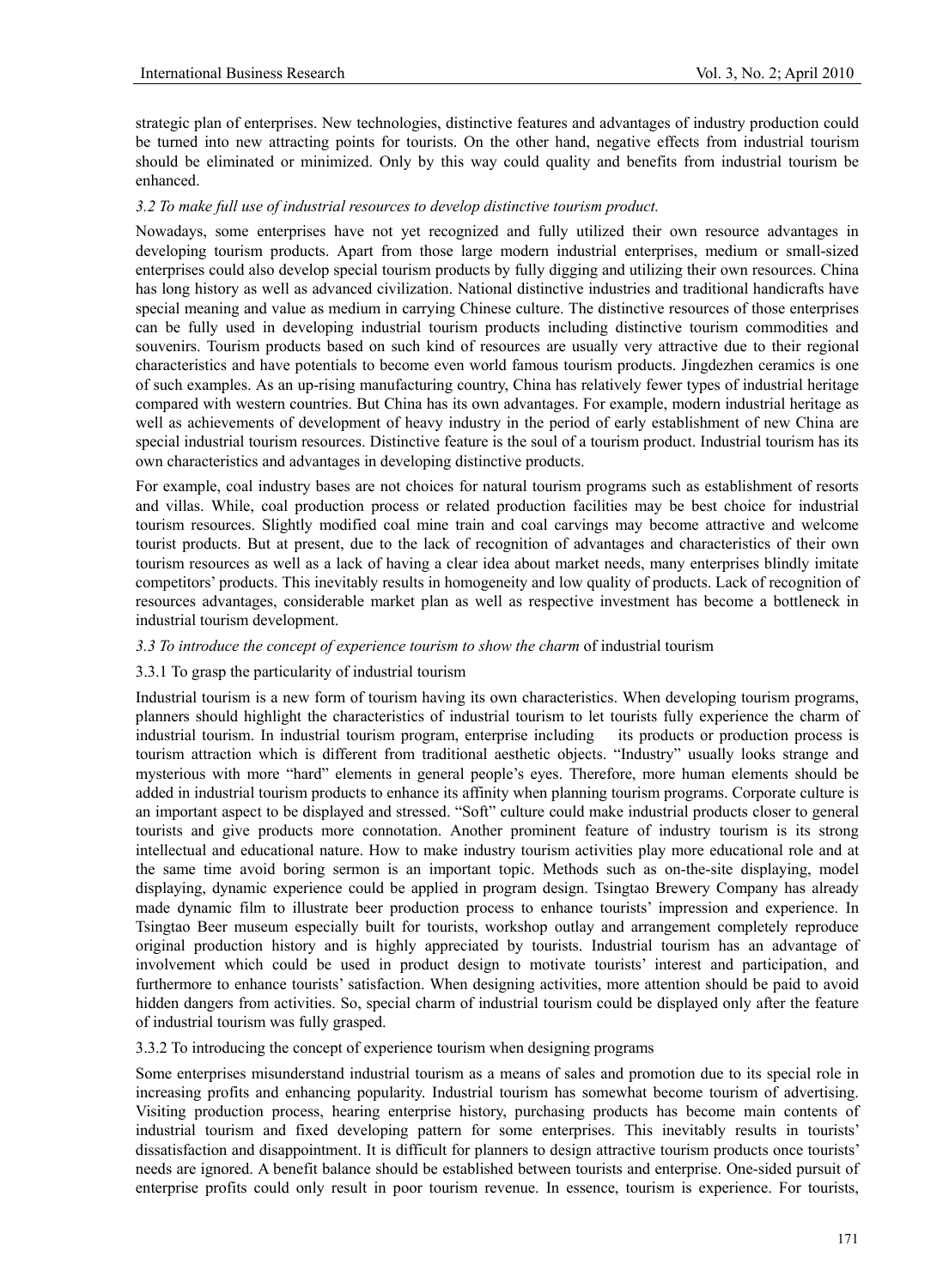industrial tourism means a special experience, a kind of on-site experience. Therefore, the concept of experience could be introduced into industrial tourism program design. The essence of design of industrial tourism products is to create a special and interesting tourism experience to satisfy tourists' sensory and mental needs. A motivation---process---objective model could be used in industrial tourism planning. We put forward such a model as a new rule in the research of tourist experience and regard it as the soul of modern experience tourism. The model displays the motivation of modern tourists and their experience objectives as well as the process of realizing their objectives.

Specifically speaking, in the design of industrial tourism programs, planners should start from the characteristics of industrial tourism, and try to make the products more sensible, understandable and easier to participate in so as to enhance the tourists' experience effect. Compared with other types of tourism, space for industrial tourism activities are relatively limited. In order to create unique tourism experience in such a limited space, planners should put emphasis on creating a special atmosphere for tourists. In the visual aspect, dynamic nature of industrial tourism should be emphasized. For example, planner can put focus on displaying booming and busy scene of industrial production or highlighting mystery from high technology. Planners could also make full use of on-site sound to create special effect. Sounds from industrial enterprises can usually give people special imagination and sense of mystery. In a word, planners should pay more attention on enhancing sensory stimulation to give tourists more pleasure and excitement while designing tourism activities. At the same time, planners should take care to change contents of activities continuously in limited space to avoid dullness and try to combine visit, interactive communication and participation together to satisfy tourists' needs for gaining knowledge and self-improvement. In order to make tourism products more understandable, scientific as well as interesting methods must be used to display complex production process or technique. Dull lecture and elusive terms should be avoided in disseminating knowledge and introducing production process flow. Instead, vivid displaying methods such as model, films should be applied. Special facilities, small workshop could be provided for tourists' participation and operation which would make the tour more interesting and impressive.

## *3.4 To standardize service and strengthen marketing*

In China, industrial tourism development is still at its initial stage, tourism services need to be improved a lot. At present, total service level of our country is relatively lower compared with western countries. The enterprises developing tourism activities should conduct tourism service quality inspection according to Guide Specification for Industrial Tourism Development promulgated by China National Tourism Administration. Tourism administrative institutes as well as quality service reception center should be established to provide human-oriented, personalized, fine service for tourists. Specifically, improved road signs and attractions introduction should be set up in visit areas of the factory to facilitate tourists. Security should be enhanced to eliminate hidden dangers to guarantee tourists' safety. In the aspect of marketing, planners should put more attention on analysis of target markets and try to make different marketing plans according to different needs of tourists.

## **3. Summary**

Although, industrial tourism development is still at its early stage in China, its huge development potential has drawn attentions of scholars and enterprise people. With further industrial structure adjustment and vigorous development of tourism, industrial tourism will become a brilliant and amazing scenery in the chain of tourism industry of our country. In practice, industrial tourism development model with Chinese characteristics should be established on the basis on absorbing foreign advanced experiences. The key point for the development of Chinese industrial tourism is that planners should deeply understand the feature of industrial tourism, make full use of resources advantages to develop distinctive products and enhance human-oriented concept in design industrial tourism products and activities.

## **References**

China National Tourism Administration. (2005). *Complete collection of first national industrial and agricultural tourism demonstration sites.* Beijing:Tourism Education Press, pp1-33.

Li, Jie and Li, Tong Sheng. (2007).The status quo and development trend of Chinese industrial tourism. *Journal of northwest university*,6, 493-496.

Li, Yue Jun. (2003). Case study of British industrial tourism attraction. *Social scientist*, 6,109-115.

Sun, Gen Nian. (2004). Regional development and regional co-development of tourism industry.*Human geography*, 4,1-5.

Tong, Yu Quan. (2006). Characteristics of urban tourism and principles of planning.*Urban problem,* 5,36-39.